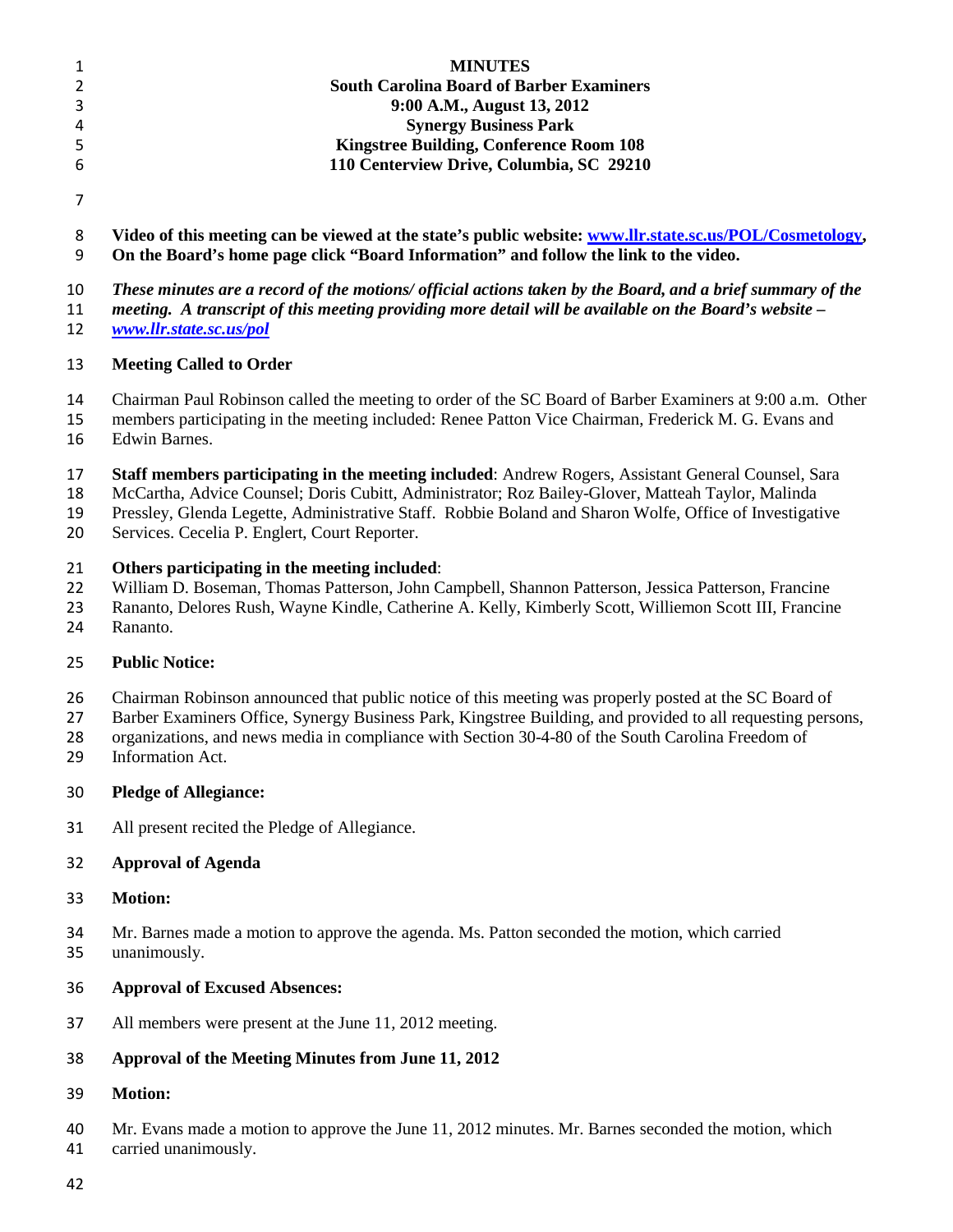#### **Chairman's Remarks – Paul Robinson, Jr.**

- Chairman, Mr. Robinson informed the Board the Mr. Byron Ray is no longer the Board Administrator. Mr.
- Robinson thanked Mr. Ray for his service, and welcomed Ms. Doris Cubitt as the Board Administrator. Mr.
- Robinson asked that Ms. Cubitt ensure travel approval for two board members to attend the National
- Convention in Louisville, Kentucky have been cleared by LLR. Mr. Barnes will also attend the convention,
- but he will be driving his own vehicle to the event. Mr. Robinson stated the financial information he received
- from Mr. Ray for the fiscal year covering the Barber Board was disturbing, and that he would like for Ms. Cubitt to provide a copy of the budget information details, and clarify the board's expenses. Ms. Cubitt stated
- she would provide the financial information to the board during the break. Mr. Robinson stated that an Ethics
- Committee meeting must be scheduled before the next official board meeting.
- Mr. Barnes let Ms. Cubitt know that the board needs a list for the national convention on what's happened
- over the course of this fiscal year with the Barber Board. The list will be given to Ms. Patton and must
- contain the number of barbers and schools operating in South Carolina. Mr. Barnes also mentioned that the
- gifts need approval for the members attending the convention. The costs range from twenty to twenty-five
- dollars. Mr. Barnes clarified that Ms. Patton and Mr. Robinson will be attending the convention. Ms. Cubitt
- let the board know she would follow-up on the travel approvals. Mr. Robinson mentioned the advertising
- information for the booklet was previously provided. Ms. Patton stated she would follow-up on the ad space
- information. Mr. Barnes stated that LLR usually provides a check covering two board members for the
- registration fee either in advance or the check should be given to Ms. Patton to hand deliver for the
- registration.

#### **Interim Administrator's Remarks, for Information – Doris Cubitt**

Ms. Cubitt stated that she will follow-up on the convention information and get back to the board. Ms. Cubitt

 stated that staff is working on a tracking system to ensure barber instructors are turning in completed hours for their on the job trainees. Staff will test the system starting with the July hours, and will have a report for

the board at the October meeting. Ms. Cubitt reminded board members to refer all calls regarding any issues

- to the Administrator, so that board members won't have to recuse themselves if that issue must come before
- the board.
- 

#### **Advisory Opinions, if needed, Office of General Counsel – There were none.**

## **Legislative Update, if needed, Legislative Liaison Office**

 Ms. McCartha reminded the board that if there was anything in the regulations the board wanted review or discuss, she could work with them on the regulations and provide guidance on the statutes at the next meeting.

## **OIE Report – Office of Investigations and Enforcement**

Ms. Sharon Wolfe reported that of the cases received from January 1, 2012 – August 10, 2012, there were five

active cases, and twelve closed cases. For the same time frame last year, January through August 10, 2011,

 they closed ten closed and had one active case. The board has not had an IRC meeting since the last board meeting.

## **OGC Report – Office of General Counsel**

84 Mr. Andrew Rogers provided the board with an OGC case list indicating four open cases, four pending, and 85 one closed case as of August 13, 2012. At the last board meeting Mr. Barnes asked for clarification on which case was close. Mr. Rogers stated that the case against Mr. Douglas Harley was closed by consent agreement.

## **IRC Report – Robbie Boland**

Mr. Boland provided the board with an inspection report indicating inspections completed for July were 329

- and for the month of August they completed 250 inspections for a year to date total of 579 inspections. For
- the violations, there's no report because the IRC has not met. The report previously given to the board
- covering June 4, 2012 shows case #2012-3 and case #2011-18. Mr. Evans directed the boards attention to
- case #2011-18 that appeared on the June 4, 2012 IRC report, and was addressed at the last board meeting, and
- referenced in the June 11, 2012 minutes, line 97-103. Ms. Wolfe from the investigations department was not
- present to answer board questions. Mr. Evans wanted clarification on the case because the college student
- was issued a letter of caution for cutting hair based on a newspaper report. Ms. Cubitt stated that, based on
- her understanding, the letter of caution should have been sent. Mr. Barnes clarified the policy which has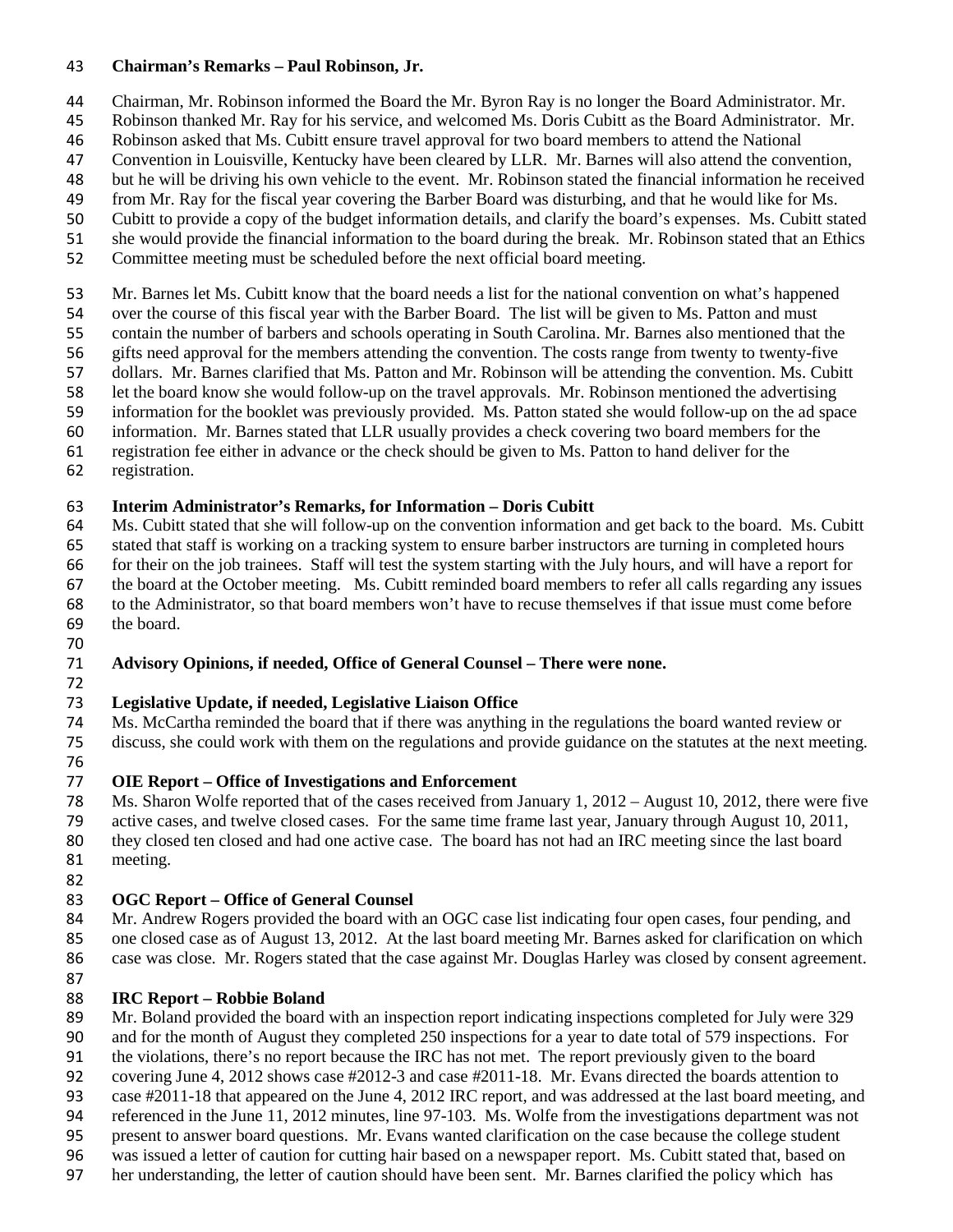been in effect for many years that states: if you are a college student, and you are cutting hair at the college

for other students to help them, and if they want to give you money, you can receive the money without a

license as long as you are still a student. Mr. Barnes agreed that no letter of caution should have been issued

to the student because it's not illegal for the student to receive compensation. If, however, the person is not a

 student, and going into a school/ college to cut hair then that person is acting illegally and should be issued a citation. A student paying tuition can cut hair for a fee without a license, and it's legal. Ms. Cubitt stated that

the thought process behind the letter of caution was to inform the student that what he is doing is not illegal,

but cautioned him that in the future, he cannot cut hair for a fee once he is out of school without a license.

Mr. Evans stated that he understands the rational, but the letter of caution is part of the disciplinary process.

Ms. Cubitt further explained that a letter of caution is the result of a disciplinary case being opened, but the

letter of caution is issued after a case is dismissed. The letter was sent to him to explain the situation. There

was no violation found. The letter was just a warning.

## 

## **Old Business**

Mr. Robinson asked the board to review the financial statement of total expenditures received from Ms.

Cubitt. Mr. Robinson wanted clarification regarding the yearly deficit carried over from year to year. Ms.

Cubitt stated she did not have any definitive answers at this time, but the board may want to review their

- current fees. Legislatively it will be difficult to get fees raised. She would have to look at the procedures in
- the board's statute regarding possibly raising fees. Mr. Robinson stated that the deficit is not sustainable, and
- that the revenue coming is sufficient based on the size of the board, but that the expenditures appear to be way out of line for the size of the board. The formula being used to calculate the expenditures does not appear to
- be fair based on the size of the board. Mr. Robinson suggested forming a committee to address some of the
- expenditure issues, and deal with the deficit situation between now, and the end of the year. Mr. Evans

requested that Ms. Cubitt supply the board with financial documentation covering previous years from 2007

to 2012 in order to determine where the deficit, and shift in expenses occurred. Ms. Cubitt stated that she

has already asked for the financial summaries from 2006 forward and will provide that information to the

board. Mr. Evans suggested waiting for the financial data to be received before the board forms a committee.

Mr. Barnes stated that the committee creating guidelines for application hearings and disciplinary hearings

has not had an opportunity to meet to finalize the guidelines. Ms. McCartha and Mr. Barnes will connect

after the board meeting to finalize some dates on the calendar to meet again.

# **New Business**

## 

# **Approval of Third Student Permit - Williemon Scott, III**

Mr. Scott was not present at the time his name was called and would come in at a later time.

Based on documentation, Mr. Scott completed 1264.25 hours at Fort Dorchester High School. The first

permit was granted on June 8, 2010. The second permit was granted on June 8, 2011 to Fort Dorchester High

136 School even though the school was not in session, but would use the permit starting in August 2011. The third permit application was received on July 23, 2012 with a letter from Top of the Line Barber College.

Mr. Scott appeared before the board with his mother Ms. Kimberly A. Scott who was sworn in to testify. Mr.

Scott stated that from 2009-2010 he was a student at Fort Dorchester High School. He took up barbering in

the last semester of high school. Mr. Ginyard gave him hours for being a teacher's assistant at the school. Mr.

142 Scott stated that he did not receive any books or barber learning at the time and is disputing the 1264.25

hours. Mr. Scott stated that he enjoys the barber field, and cuts hair for the senior citizens at his grandfather's

complex for practice. Ms. Scott spoke on behalf of her son. She stated that he needed two years to complete

the program and went to Mr. Gillard's shop to look on only. Mr. Scott wants to now go to Top of the Line

Barber College with Anthony Gibson to complete his hours.

 Mr. Scott stated that he could not go back to high school to get the remainder of his hours because he had

already graduated. Mr. Scott stated that he never used the second permit. As a point of discussion, Mr. Evans

suggested that maybe a letter of caution should be issued to Fort Dorchester High School for issuing false

hours. In addition, based on the testimony, the second permit was not used, because Mr. Scott had already

 graduated high school. If Mr. Scott could submit an affidavit from Fort Dorchester High School stated he was not a student after June 8, 2011 that perhaps the second permit can be reissued. Mr. Robinson confirmed with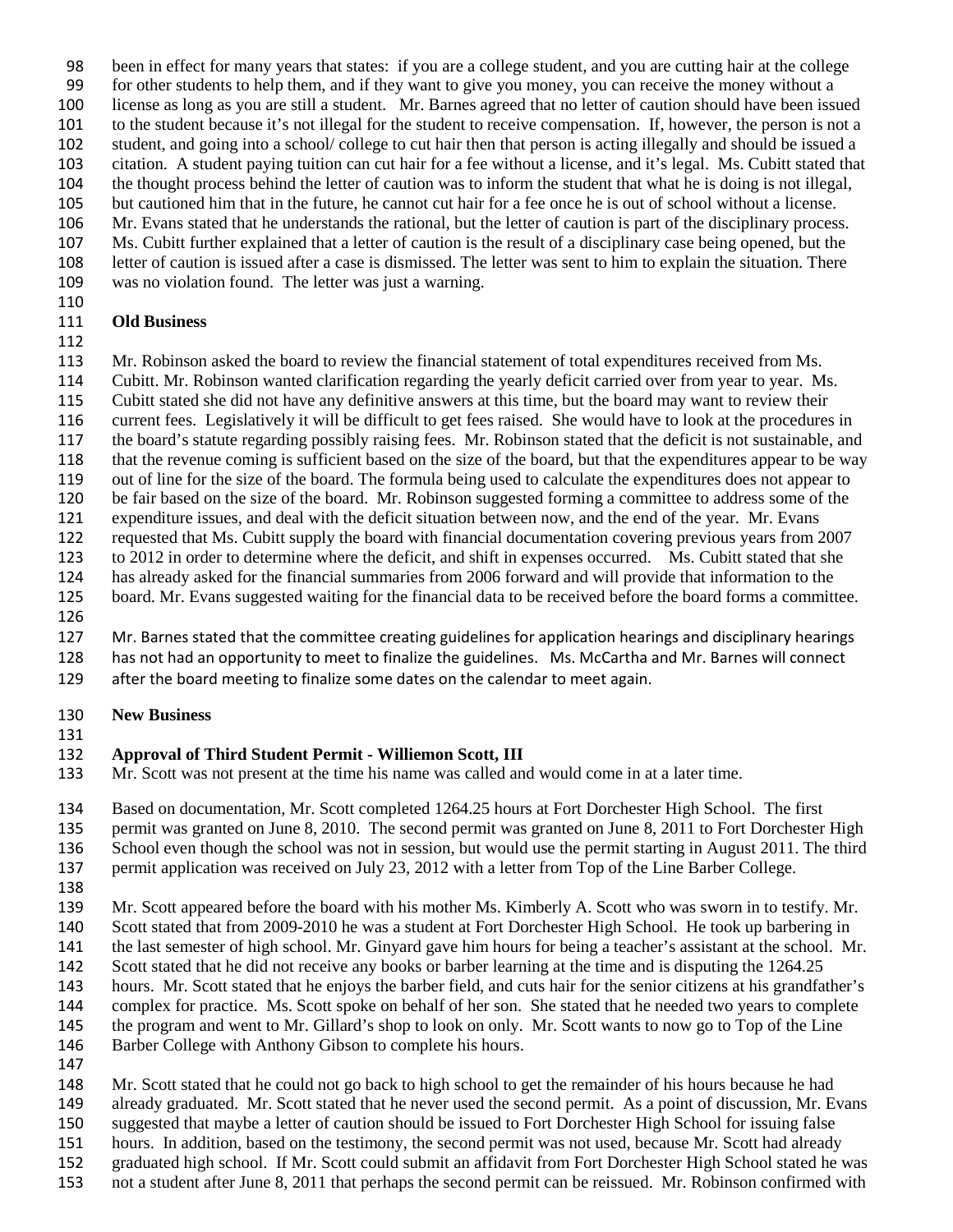- Mr. Scott that the 1264.25 hours were reported the first year. Mr. Scott stated that the second year no hourly
- reports were given to him, so he did not know he had accumulated so many hours. Mr. Scott stated that he
- was volunteering during the school term on the second permit, and was not given any hours. The school
- hourly report was signed by the instructor, Mr. Ginyard. The high school transcript did not show any barber
- hours earned. However, Mr. Scott stated that he received about 600 hours.
- 
- **Motion:**
- Mr. Evans made a motion that Mr. Scott be granted the opportunity to submit an affidavit from the school
- stating he did not attend Fort Dorchester High School after graduation on June 8, 2011, and once the
- affidavit is received by the board that a second permit be given granted by the board. Ms. Patton seconded
- 164 the motion, which carried unanimously.
- Mr. Robinson clarified to Mrs. Scott, and her son Mr. Scott that once the affidavit from the school is
- received, bring the affidavit back to the Barber Board with the application, and a second permit will be
- issued. Ms. Scott stated that she will have a copy of the letter to the board.

## **Approval of Third Student Permit - Rhonda Staley**

- Ms. Staley appeared before the Board to answer questions regarding the request for a third student permit.
- The first permit was issued on September 2, 2011 to Harley's Barber & Beauty Career Institute however the
- 171 permit was subsequently cancelled by the school. The student monthly report shows she completed 69.77
- hours. The second permit was issued on September 2, 2012, for on-the-job training to Mr. Christopher D. Hall at the Nu2 U Barber Shop. Ms. Staley stated that she was never given instruction by Mr. Hall. According to
- Ms. Staley she completed at least 200 hours at Harley's Barber & Beauty Career Institute. Ms. Staley stated
- that she needs a third student permit to obtain training at Anthony's Barber Shop, but did not have the name
- of the barber instructor. Ms. Staley stated that she spoke with staff member, Ms. Pressley, who told her that
- she could just come before the board to request the third permit. Ms. Staley did not realize she had to submit
- a new application. Mr. Evans stated that the second permit was issued on September 2, 2012, but apparently not used based on Ms. Staley's testimony. Ms. Staley stated she never received any instruction from Mr. Hall
- under the second permit. Mr. Robinson let Ms. Staley know that the board would defer their decision until
- Ms. Staley submits an application for another permit indicating the instructor's name on the application, and
- the shop. In addition, Ms. Staley must also obtain an affidavit from Mr. Christopher D. Hall stating he did not
- provide any on-the-job instruction to Ms. Staley, and did not use the second permit. The affidavit must
- accompany the new application. Mr. Evans stated that if Ms. Staley could not obtain the affidavit from Mr.
- Hall, she would be required to come back to the board for a determination. This matter is deferred and no
- motion is required.
- 

## **Approval of Apprentice Licenses with Background Report -** Thomas Derrick Patterson

Mr. Patterson appeared before the board with an examination application for a barber apprentice license, and

- a criminal background report showing multiple charges, felonies, and convictions from 1988-2006. Mr.
- Patterson stated that it has been six years since his last charge, and he is clean of drugs and alcohol. Mr.
- Patterson stated that he now does community outreach, and hair cuts for the under privileged. He is also a
- licensed electrician. Mr. Patterson stated that he went to barber school, completed his examinations, and is
- ready to become a barber. Mr. Patterson stated that his five year parole period will be complete in September, 2012 and that none of the crimes he committed took place in or near a barbershop. Mr. Patterson stated that
- he also completed the Morris Village, and Phoenix Center programs.
- 
- **Motion:**
- Mr. Evans made a motion to approve the apprentice license with a two year probationary period. During the 200 probation Mr. Patterson must submit a current SLED report to the board at the end of each year at his own
- expense. Any further violations of the law will result in a suspension of the barber license. Ms. Patton
- seconded the motion, which carried unanimously.
- 
-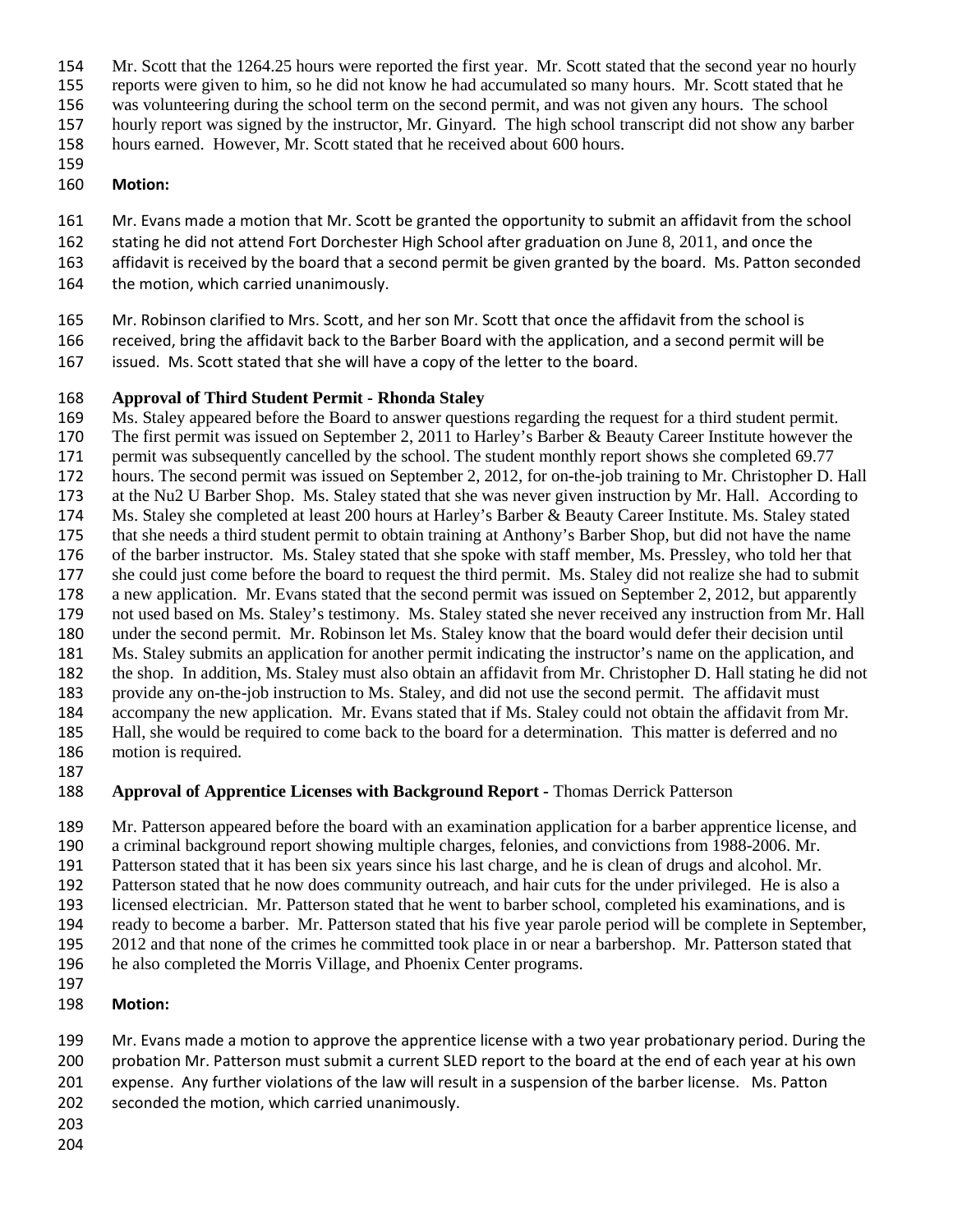#### **Approval of Apprentice Licenses with Background Report -** William D. Boseman

Mr. Boseman appeared before the board with an examination application for a barber apprentice license, and

a criminal background report showing multiple charges, felonies, and convictions from 1997-2011. Mr.

Boseman stated that his past problems with the law, does not define the person he is today. Mr. Boseman

stated that barbering saved his life. He wants to do the right things now. He is not on parole, and completed

 counseling programs two years ago. He stated that the kidnapping charge was dismissed. 

## **Motion:**

213 Ms. Patton made a motion to approve the apprentice license. Mr. Evans seconded the motion, which

- carried unanimously.
- 

## **Approval of Registered Barber License -** John R. Campbell

Mr. Campbell appeared before the board because he had a current Order with the Board during the period of

 April 25, 2011- April 25, 2012. During his board probationary period he was arrested, but Mr. Campbell stated that those charges were pending with Charleston County during the time he appeared before the Barber

Board. Mr. Campbell didn't inform the board members that he had pending charges against him at the April

11, 2011 board meeting. Mr. Campbell also stated he is on probation for eight (8) years with the Department

of Probation.

Mr. Campbell stated that his teacher, Mr. Gibson was in the audience to support him. At the time of the board

meeting, he did have a pending charge in March. He thought the case would be thrown out but it was not. In

that case he took a plea bargain that placed him on probation for four years. If he fails to uphold the probation

requirements, he could go to jail for eight years. Mr. Campbell stated that he is paying the consequences for

what he did and that he is going to church, but no counseling. Mr. Robinson pointed out that the charge from

 2011 was not revealed to the board when he appeared before the board on April 11, 2011. Mr. Campbell stated that he did not tell the board because his attorney told him that the charges would be dismissed. The

charges were not dismissed and Mr. Campbell apologized to the board.

Mr. Robinson explained to Mr. Campbell the purpose of being sworn in before a hearing at the board. Mr.

Robinson made it clear t Mr. Campbell that on page 2 of the Order it clearly states "Applicant's license may

be immediately temporarily suspended until further Order of the Board following hearing into the matter".

Mr. Robinson pointed out that Mr. Campbell was sworn in, and the lack of truthfulness has been established.

Mr. Campbell apologized to the board again, and has stayed out of trouble with the law.

- 
- **Motion:**

 Mr. Evans made a motion to go into executive session. Ms. Patton seconded the motion, which carried unanimously.

The board returned from executive session where no votes were taken, and no motions were made.

- **Motion:**
- Ms. Patton made a motion to immediately suspend the license for six months, until March 13, 2013. After

243 such time, Mr. Campbell will come back to the board with a current SLED report to be possibly reinstated.

Mr. Evans seconded the motion, which carried unanimously.

#### **Palmetto Unified Barber School – Approval to Administer On Site Examinations at the Evans Correctional Center.**

Mr. Alan Parker with Evans Correctional Center requested to appear before the board seeking permission for

the barber examinations to be administered on site since the students cannot leave the facility. Mr. Parker

indicated that during a phone conversation with former administrator, Mr. Ray that the Palmetto Unified

 School district would be willing to take care of whatever financial requirements would be needed to have the examinations given on site at their facility.

Mr. Parker appeared before the board and stated that he was the superintendent for the district and a licensed

- barber in North Carolina for twenty-five years. Mr. Parker stated that in March of 2012 the Barber Board
- provided the opportunity for the Evans Correctional Center to operate a school within the facility for student